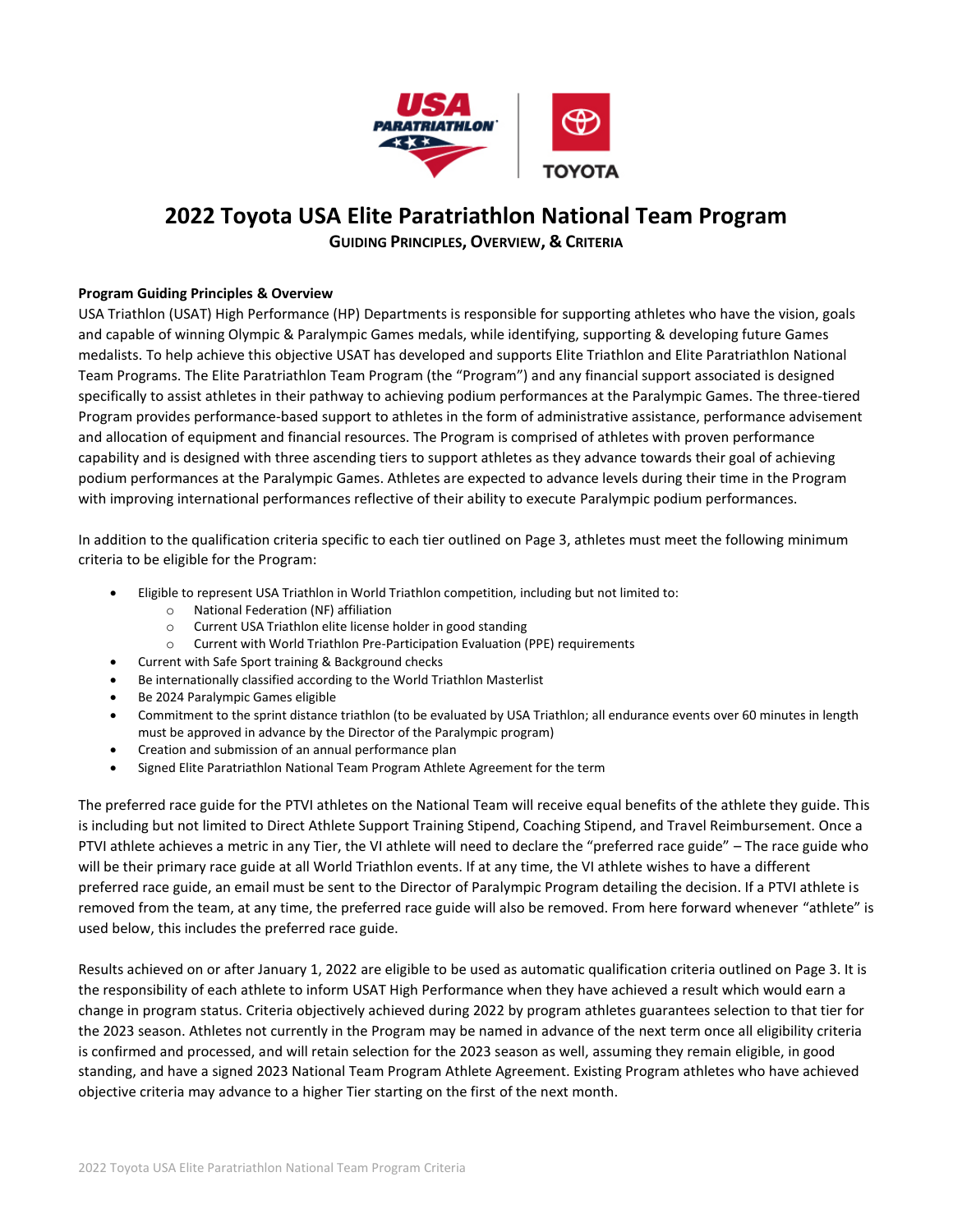Any financial support outlined in this document represents expected funding levels based on the three tiers of the Program, though additional funding and support opportunities may become available to Program athletes and will be communicated accordingly. The descriptions below summarize the purpose of each funding mechanism available. After a review of the Annual Performance Plan (APP), a customized support plan will be developed for each athlete depending on resources available. Adjustments to the approved APP must be approved prior to incurring reimbursable expenses.

- USAT stipend: supports basic living and training expenses
- Travel reimbursement: supports travel to compete in developmentally appropriate World Triathlon events
- Coaching stipend: compensates USA Triathlon Certified Coaches working with National Team Program athletes
- USOPC benefits: Elite Athlete Health Insurance & Operation Gold funding will be distributed per the United States Olympic and Paralympic Committee (USOPC) criteria

#### Performance Progress

Athletes who qualify for Tier 1 (A Team), or Tier 2 (B Team) will be supported at those levels indefinitely through the term of the Program regardless of Program history and term. Athletes who have been part of the National Team Program for 2 years or more (consecutively or not) and who only qualify for Tier 3 (C Team) will not be automatically eligible for the Program. Requests for special consideration will be subject to discretionary review (as described above) which will review performance results, and data analytics, with an objective of demonstrating continued progress towards Paralympic medal capacity in the next Games before being eligible for the Program.

Tier 3 (C Team) is the entry level of the National Team Program and is designed to capture developing athletes on their way to attain higher levels of National Team status en route to achieving their Paralympic Games medal objectives. Therefore, returning National Team Program athletes are not expected to remain on Tier 3 for more than 2 years and athletes who have been on Tier 1 & 2 will not be permitted to drop to Tier 3 without special consideration. Athletes who are not confirmed for repeat National Team Program support, may be eligible for other High Performance support resources at the discretion of USAT.

## Discretionary Consideration

USA Triathlon may use discretion to select athletes who have not met the objective criteria for the Program for several reasons. These include, but are not limited to, injury or illness, the occurrence of exceptional circumstances (e.g. earthquakes, cancellation of other World Triathlon events, epidemics, riots), and other unanticipated failure of objective criteria to select an athlete likely to achieve competition results consistent with the program Tiers.

Discretionary nominations, if any, may be based on a variety of factors, including consideration of competition results outside of the selection period and data analytics, to ensure that USA Triathlon is investing in the most qualified athletes with the greatest potential of winning Paralympic Games medals. Discretionary nominations for the Program, along with Tier level and term length, will be determined by a panel of two USA Triathlon High Performance Staff (who do not serve in the capacity as a personal coach to program athletes) and one USAT elite athlete representative.

*Concerns or questions related to discretionary decisions should be communicated to the USA Triathlon High Performance General Manager [\(hpgm@usatriathlon.org](mailto:hpgm@usatriathlon.org) or 719-744-2842). In addition, athletes are encouraged to contact the Athlete Ombuds Office as a resource for confidential, independent advice and assistance with resolving disputes (contact information below). After the previous steps have occurred, athletes may contact USA Triathlon Senior Counsel [\(legal@usatriathlon.org](mailto:legal@usatriathlon.org) or 720-800-6622) to administer an executive review to ensure published criteria and process was followed.*

*Athletes have the right to file a grievance and have a hearing per th[e USAT Grievance and Disciplinary Policy.](https://www.teamusa.org/USA-Triathlon/About/USAT/Governance) Athletes also have the right to report any actual, potential or perceived conflicts of interest and will not be retaliated against for raising concerns or asking questions of USA Triathlon or the Athlete Ombuds Office. For more information, please see [USA Triathlon's Whistleblower Policy](https://www.teamusa.org/USA-Triathlon/About/USAT/Governance).* 

*Athlete Ombuds - The Office of the Athlete Ombuds offers independent, confidential advice to elite athletes regarding their rights and responsibilities in the Olympic and Paralympic Movement, and assists athletes with a broad range of questions, disputes, complaints and concerns.*

*Phone: 719-866-5000 Email: [ombudsman@usathlete.org](mailto:ombudsman@usathlete.org) Website: [usathlete.org](http://link.teamusa.org/c/6/?T=NzkwMjk2MzY%3AMDItYjIxMTE4LTJmNzEwYWY4MGEwYjQxZWY4ZDViZDY3ZDc5MDk3ZmE5%3AZW1pbHlAdXNhdGhsZXRlLm9yZw%3AY29udGFjdC0yNjg4OWMxNDg4MDJlYjExOTBmZDAwNTA1NmI1YjFmYS0yODMzMmIxMDg5ZGQ0MmQ3OTdhYjMzMTU5YzcyNWVjZg%3AZmFsc2U%3AMjk%3A%3AaHR0cHM6Ly93d3cudGVhbXVzYS5vcmcvQXRobGV0ZS1PbWJ1ZHM_X2NsZGVlPVpXMXBiSGxBZFhOaGRHaHNaWFJsTG05eVp3JTNkJTNkJnJlY2lwaWVudGlkPWNvbnRhY3QtMjY4ODljMTQ4ODAyZWIxMTkwZmQwMDUwNTZiNWIxZmEtMjgzMzJiMTA4OWRkNDJkNzk3YWIzMzE1OWM3MjVlY2YmZXNpZD1iMjAwODg4NC00MmE4LWViMTEtOTExMi0wMDUwNTZiNWRmYmM&K=rajfJKUkrBKAxNayorOP8A)*